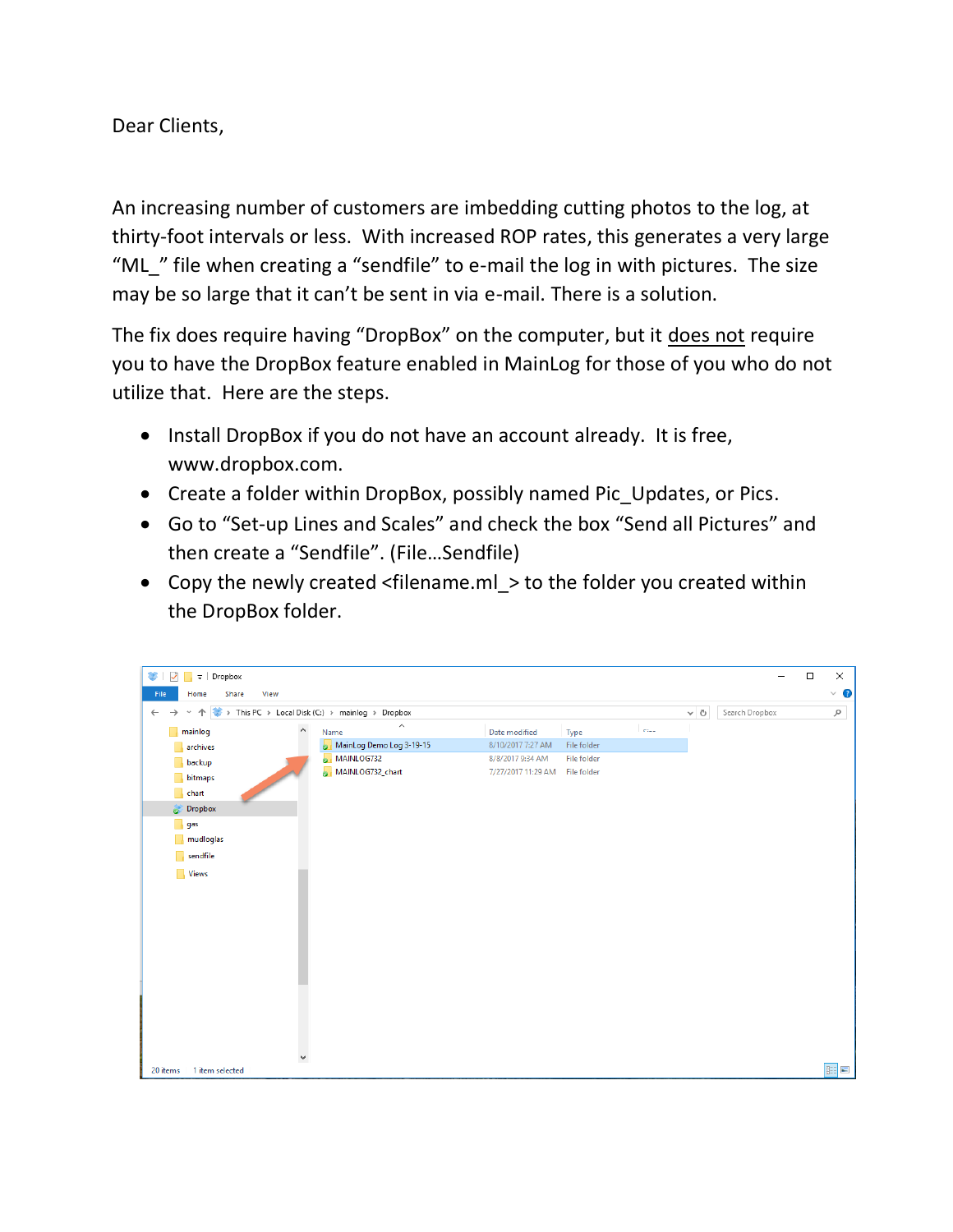• From the DropBox folder **right** click on the folder and select **"Copy Dropbox Link"**. When done a dialog will pop up telling you that a link has been copied to your clipboard.



• From your e-mail program paste the link in the e-mail that you are going to send out.

| 日                          | 5 2 1 5                                             | $\Rightarrow$     |                      |                                                                                                                                                                                                                                                                                                                                                           |                 |                                                                       |             |                                                                           | Untitled - Message (HTML)                                                                       |  |
|----------------------------|-----------------------------------------------------|-------------------|----------------------|-----------------------------------------------------------------------------------------------------------------------------------------------------------------------------------------------------------------------------------------------------------------------------------------------------------------------------------------------------------|-----------------|-----------------------------------------------------------------------|-------------|---------------------------------------------------------------------------|-------------------------------------------------------------------------------------------------|--|
| File                       | Message                                             | Insert            | <b>Options</b>       | <b>Format Text</b>                                                                                                                                                                                                                                                                                                                                        | Review          | $Q$ Tell me what you want to do                                       |             |                                                                           |                                                                                                 |  |
| Paste                      | X Cut<br>lin Copy<br>SF Format Painter<br>Clipboard | $\overline{12}$   | $-14$                | $\begin{array}{c c c c c c c c} \hline \ast & \mathbb{A} & \mathbb{H} & \mathbb{H} & \mathbb{H} & \mathbb{H} & \mathbb{H} \ \hline \ast & \mathbb{H} & \mathbb{H} & \mathbb{H} & \mathbb{H} & \mathbb{H} & \mathbb{H} \ \hline \end{array}$<br><b>B</b> $I$ <b>U</b> $\mathbb{W}$ + A + $\equiv$ $\equiv$ $\equiv$ $\equiv$ $\equiv$<br><b>Basic Text</b> | $\overline{12}$ | 임의<br>$\mathbf{v}_\mathrm{0}$<br>Address Check<br>Book Names<br>Names | U<br>File + | Attach Attach Signature<br>Item -<br>Include                              | Follow Up -<br>High Importance<br>$\bigvee$ Low Importance<br>Tags<br>$\overline{\mathbb{F}_M}$ |  |
| $\overline{\cdot}$<br>Send | To<br>Cc<br>Bcc                                     | john@mainlog.com; |                      |                                                                                                                                                                                                                                                                                                                                                           |                 |                                                                       |             |                                                                           |                                                                                                 |  |
|                            | Subject                                             |                   | MainLog Demo 3-19-15 |                                                                                                                                                                                                                                                                                                                                                           |                 |                                                                       |             |                                                                           |                                                                                                 |  |
|                            | Best Regards,<br>MainLog, Inc.                      |                   |                      |                                                                                                                                                                                                                                                                                                                                                           |                 |                                                                       |             | https://www.dropbox.com/sh/l1c5fmvciuho9c0/AABObanEfKrgLTwm1S-UOwgpa?dl=0 |                                                                                                 |  |
|                            | John Chirico                                        |                   |                      |                                                                                                                                                                                                                                                                                                                                                           |                 |                                                                       |             |                                                                           |                                                                                                 |  |
|                            | 432-934-1772<br>john@mainlog.com<br>www.mainlog.com |                   |                      |                                                                                                                                                                                                                                                                                                                                                           |                 |                                                                       |             |                                                                           |                                                                                                 |  |
|                            | <b>MAINLOG</b> and logging activenes                |                   |                      |                                                                                                                                                                                                                                                                                                                                                           |                 |                                                                       |             |                                                                           |                                                                                                 |  |

• You can also right click on the link and rename it by selecting **"Edit Hyperlink".**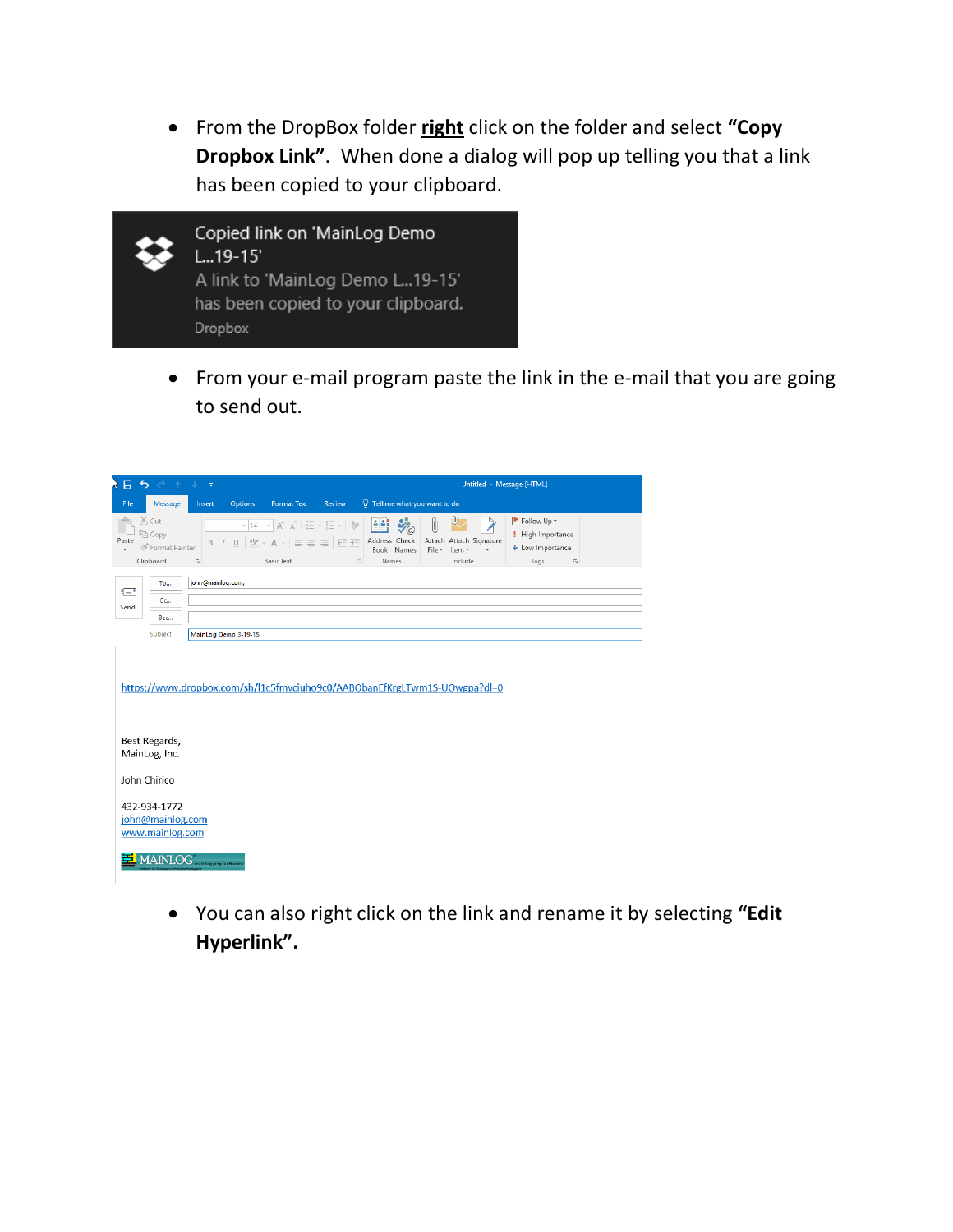| https://www.dropbox.com/sh/l1c5fmvciuho9c0/AABObanEfKrøLTwm1S-LIOwøna?dl=0 |    |                       |  |
|----------------------------------------------------------------------------|----|-----------------------|--|
|                                                                            | X, | Cut                   |  |
|                                                                            | Œ  | Copy                  |  |
|                                                                            | ĥ  | <b>Paste Options:</b> |  |
| Best Regards,                                                              |    |                       |  |
| MainLog, Inc.                                                              | 鵖  | Edit Hyperlink        |  |
|                                                                            | ⊜≏ | Open Hyperlink        |  |
| John Chirico                                                               |    | Copy Hyperlink        |  |
|                                                                            | യു | Remove Hyperlink      |  |
| 432-934-1772                                                               | A  | Font                  |  |
| john@mainlog.com                                                           |    |                       |  |
| www.mainlog.com                                                            | 請  | Paragraph             |  |
|                                                                            | ω  | Smart Lookup          |  |
| <b>MAINLOG</b>                                                             | B) | Synonyms<br>Þ         |  |
|                                                                            |    | Translate             |  |
|                                                                            |    | Who Is                |  |

From the dialog type in the name of the link you want to use in the **"Text to display"** box.



• When the e-mail is sent out the recipient(s) will just click on the link and they will have the option to save or open the file.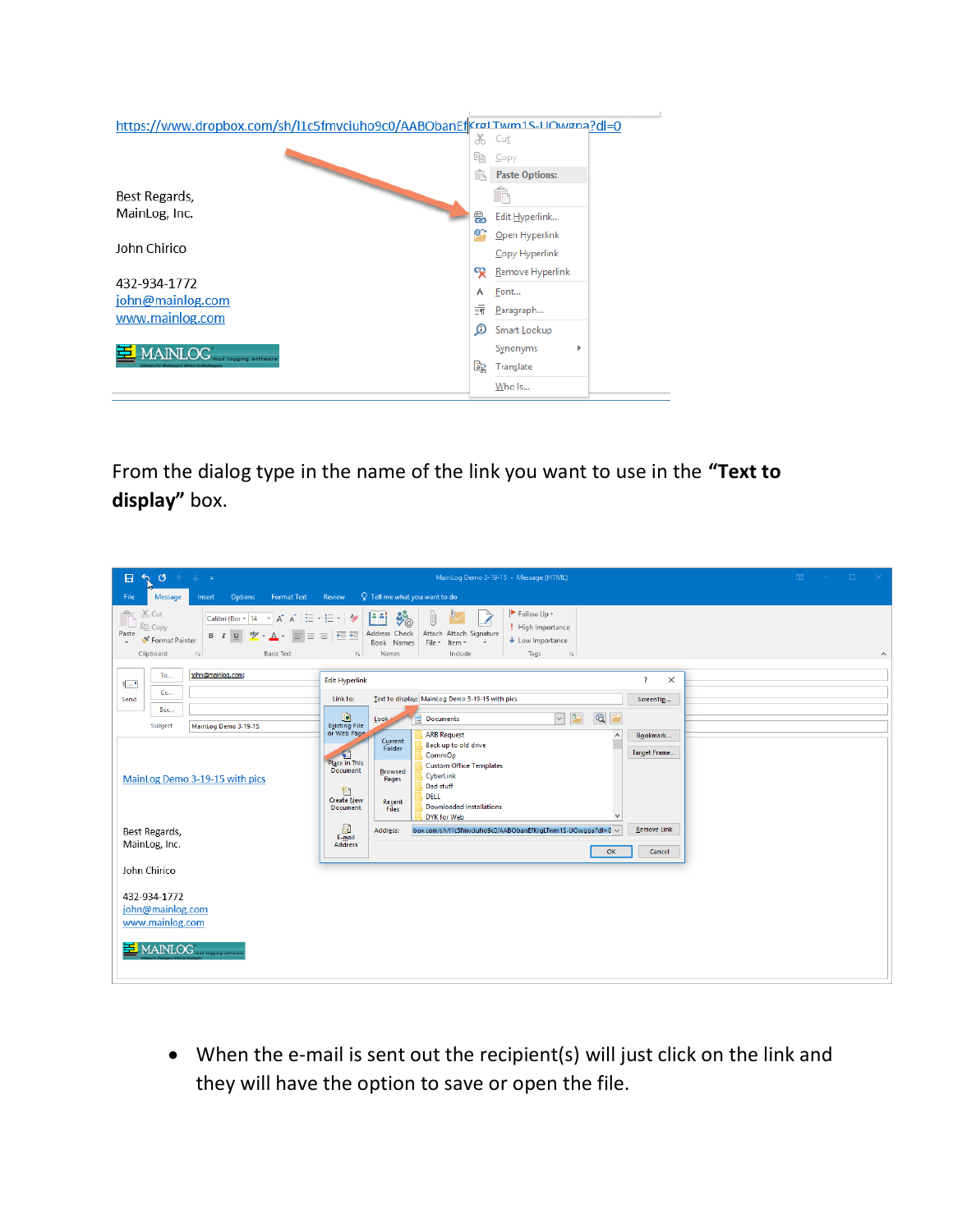| <b>Rules</b> *<br>٩<br>Wells Fargo<br><sup>2</sup> To Manager<br>lgnore<br><b>DE</b> Meeting<br>⊿<br>$\equiv$<br>ш<br>Team Email<br>$\vee$ Done<br><b>D</b> OneNote<br>Delete Archive<br>Move<br>Mark Categorize Follow<br>Reply Reply Forward [9] More<br>o Junk -<br>Reply & Delete<br>F Create New<br>$\overline{\mathbf{v}}$<br><sup>2</sup> Actions *<br>All<br>Unread<br>$\;$<br>Quick Steps<br>Delete<br>Respond<br>$\overline{u}$<br>Move<br>Tags<br>john@mainlog.com<br>john@mainlog.com<br>MainLog Demo 3-19-15<br>MainLog Demo 3-19-15 with pics<br>Best Regards,<br>Recipient clicks on link<br>MainLog, Inc.<br>John Chirico | $\rho$ Find<br>Q<br>荡<br>Related ~<br>Translate<br>Zoom<br>☆ Select *<br>$Up -$<br>Editing<br>$\overline{u}$<br>Zoom |
|-------------------------------------------------------------------------------------------------------------------------------------------------------------------------------------------------------------------------------------------------------------------------------------------------------------------------------------------------------------------------------------------------------------------------------------------------------------------------------------------------------------------------------------------------------------------------------------------------------------------------------------------|----------------------------------------------------------------------------------------------------------------------|
|                                                                                                                                                                                                                                                                                                                                                                                                                                                                                                                                                                                                                                           |                                                                                                                      |
|                                                                                                                                                                                                                                                                                                                                                                                                                                                                                                                                                                                                                                           |                                                                                                                      |
|                                                                                                                                                                                                                                                                                                                                                                                                                                                                                                                                                                                                                                           |                                                                                                                      |
|                                                                                                                                                                                                                                                                                                                                                                                                                                                                                                                                                                                                                                           |                                                                                                                      |
|                                                                                                                                                                                                                                                                                                                                                                                                                                                                                                                                                                                                                                           |                                                                                                                      |
|                                                                                                                                                                                                                                                                                                                                                                                                                                                                                                                                                                                                                                           |                                                                                                                      |
| 432-934-1772<br>john@mainlog.com<br>www.mainlog.com                                                                                                                                                                                                                                                                                                                                                                                                                                                                                                                                                                                       |                                                                                                                      |
| MAINLOG                                                                                                                                                                                                                                                                                                                                                                                                                                                                                                                                                                                                                                   |                                                                                                                      |
| Dropbox - MainLog Demo L X<br>$+$                                                                                                                                                                                                                                                                                                                                                                                                                                                                                                                                                                                                         |                                                                                                                      |
| O A Dropbox, Inc (US) https://www.dropbox.com/sh/l1c5fmvciuho9c0/AABObanEfKrgLTwm1S-UOwgpa?dl=0                                                                                                                                                                                                                                                                                                                                                                                                                                                                                                                                           |                                                                                                                      |
| Fox News ( Citrix Access Gateway S Barnegat Weather $\frac{M}{M}$ Yankees ( http://mainlog.com/ [ 2 http://www.mapquest S Rotterdam Jct ★ MyWestTexas.com ( )                                                                                                                                                                                                                                                                                                                                                                                                                                                                             |                                                                                                                      |
| œ                                                                                                                                                                                                                                                                                                                                                                                                                                                                                                                                                                                                                                         |                                                                                                                      |
| MainLog Demo Log 3-19-15                                                                                                                                                                                                                                                                                                                                                                                                                                                                                                                                                                                                                  |                                                                                                                      |
|                                                                                                                                                                                                                                                                                                                                                                                                                                                                                                                                                                                                                                           |                                                                                                                      |
| Sorted by name                                                                                                                                                                                                                                                                                                                                                                                                                                                                                                                                                                                                                            |                                                                                                                      |
| Click on file                                                                                                                                                                                                                                                                                                                                                                                                                                                                                                                                                                                                                             |                                                                                                                      |
|                                                                                                                                                                                                                                                                                                                                                                                                                                                                                                                                                                                                                                           |                                                                                                                      |
|                                                                                                                                                                                                                                                                                                                                                                                                                                                                                                                                                                                                                                           |                                                                                                                      |
|                                                                                                                                                                                                                                                                                                                                                                                                                                                                                                                                                                                                                                           |                                                                                                                      |
| MAINLOG_HORIZ_DEM-<br>15.ML                                                                                                                                                                                                                                                                                                                                                                                                                                                                                                                                                                                                               |                                                                                                                      |
|                                                                                                                                                                                                                                                                                                                                                                                                                                                                                                                                                                                                                                           |                                                                                                                      |
|                                                                                                                                                                                                                                                                                                                                                                                                                                                                                                                                                                                                                                           |                                                                                                                      |
|                                                                                                                                                                                                                                                                                                                                                                                                                                                                                                                                                                                                                                           |                                                                                                                      |
| < MAINLOG_HORIZ_DEMO-H1_3-19-15.ML                                                                                                                                                                                                                                                                                                                                                                                                                                                                                                                                                                                                        |                                                                                                                      |
|                                                                                                                                                                                                                                                                                                                                                                                                                                                                                                                                                                                                                                           |                                                                                                                      |
|                                                                                                                                                                                                                                                                                                                                                                                                                                                                                                                                                                                                                                           |                                                                                                                      |
|                                                                                                                                                                                                                                                                                                                                                                                                                                                                                                                                                                                                                                           |                                                                                                                      |
|                                                                                                                                                                                                                                                                                                                                                                                                                                                                                                                                                                                                                                           |                                                                                                                      |
|                                                                                                                                                                                                                                                                                                                                                                                                                                                                                                                                                                                                                                           |                                                                                                                      |
|                                                                                                                                                                                                                                                                                                                                                                                                                                                                                                                                                                                                                                           |                                                                                                                      |
|                                                                                                                                                                                                                                                                                                                                                                                                                                                                                                                                                                                                                                           |                                                                                                                      |
| <b>Click on Download</b>                                                                                                                                                                                                                                                                                                                                                                                                                                                                                                                                                                                                                  |                                                                                                                      |
|                                                                                                                                                                                                                                                                                                                                                                                                                                                                                                                                                                                                                                           |                                                                                                                      |
|                                                                                                                                                                                                                                                                                                                                                                                                                                                                                                                                                                                                                                           |                                                                                                                      |
|                                                                                                                                                                                                                                                                                                                                                                                                                                                                                                                                                                                                                                           |                                                                                                                      |
| .ml_ files can't be previewed<br>MAINLOG_HORIZ_DEMO-H1_3-19-15.ML_ · 3.44 MB                                                                                                                                                                                                                                                                                                                                                                                                                                                                                                                                                              |                                                                                                                      |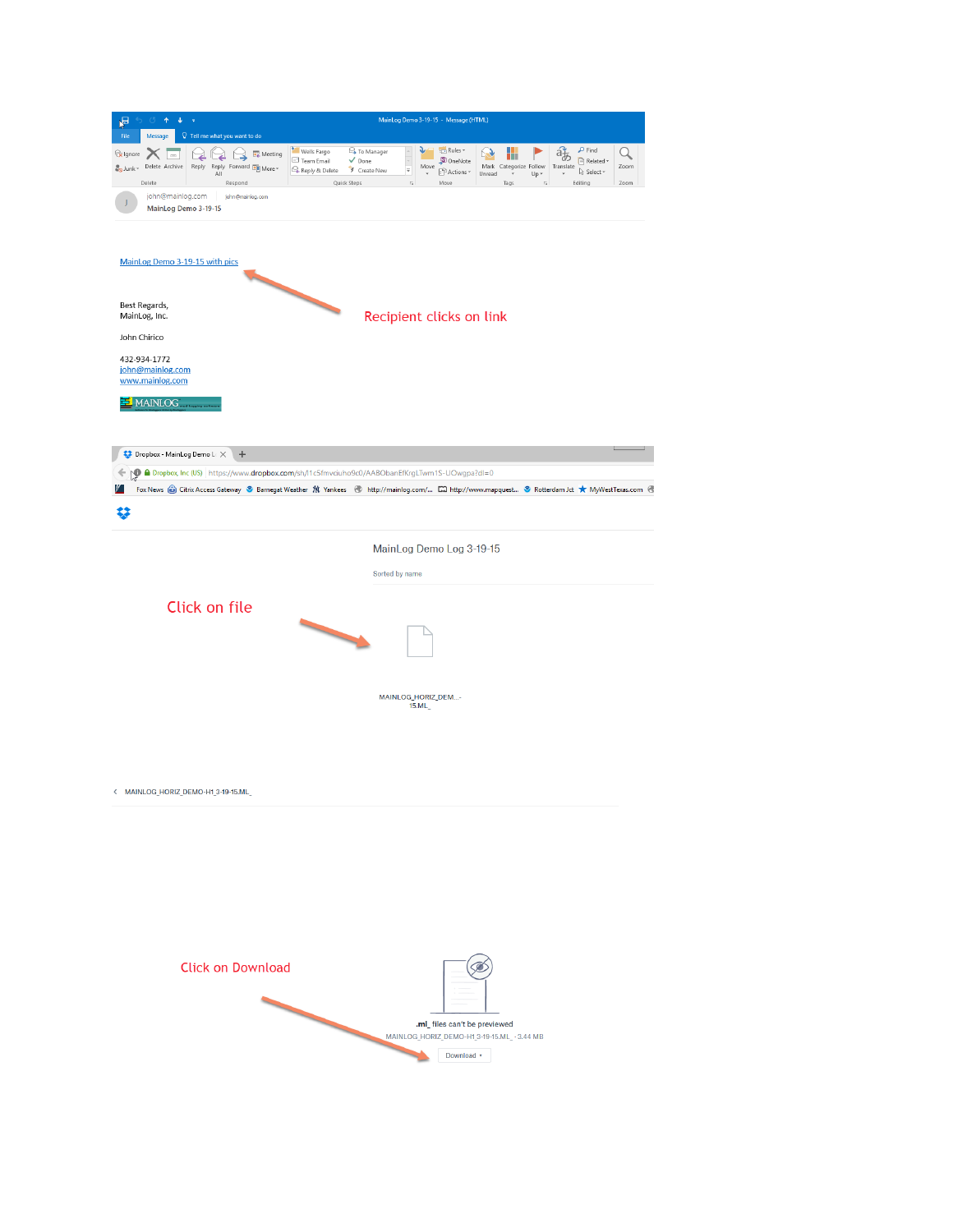| .ml_ files can't be previewed              |                    |  |  |  |  |  |
|--------------------------------------------|--------------------|--|--|--|--|--|
| MAINLOG HORIZ DEMO-H1 3-19-15.ML · 3.44 MB |                    |  |  |  |  |  |
|                                            | Download v         |  |  |  |  |  |
| Direct download                            |                    |  |  |  |  |  |
|                                            | Save to my Dropbox |  |  |  |  |  |
| <b>Click on Direct download</b>            |                    |  |  |  |  |  |

By clicking on "**Direct download"** MainLog will open and copy all the file to the recipient's hard drive including the photos.

Following are some other tips to keep in mind when taking cuttings photos and using Dropbox.

- When taking a cuttings photo, keep the "size" of the jpeg under 300KB if possible. Some photos being taken are more than a meg apiece and the will increase the size of the "filename.ml" file dramatically. Unfortunately, pictures do not compress very much, so even though they can be "zipped" into a file, they do not compress like a text or data file does.
- If you are installing Dropbox, after installing you may want to move the Dropbox folder to the C drive, or even the MainLog folder, even if you are not using the "MainLogLive" feature. The reason being, it will be easier to locate if you are going to use it. After Dropbox installs, right click on the Dropbox icon located in the lower right side of the screen, near the clock. Select "Preferences", and then "Advanced". There will be